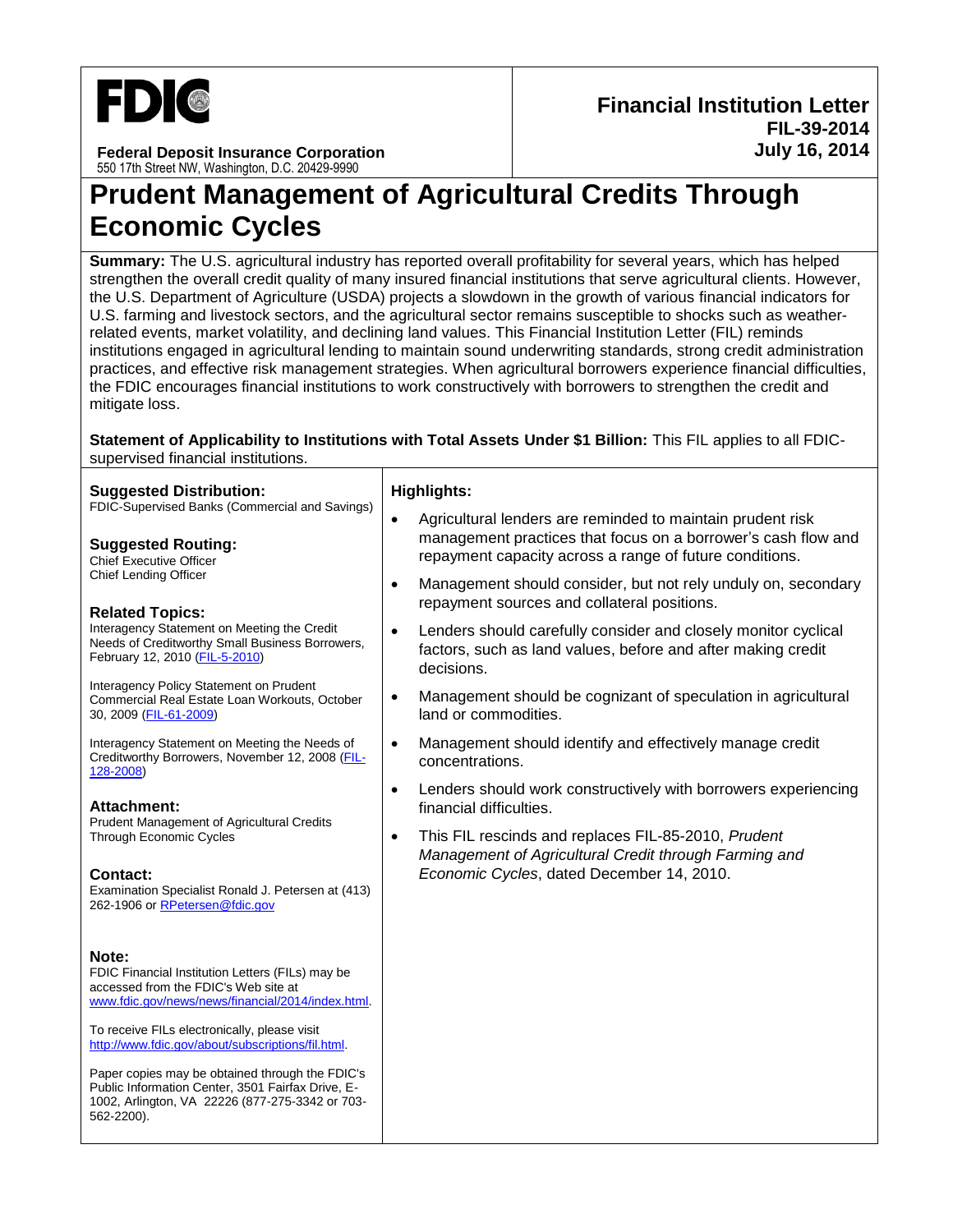### **Prudent Management of Agricultural Credits Through Economic Cycles**

The U.S. agricultural industry has benefited from a decade of overall strong profitability, with several years of high commodity prices and improving livestock margins. Although crop prices have recently declined from record levels, they remain above historical averages. The generally strong financial performance of the agricultural sector is reflected in the robust credit quality reported by the nation's agricultural lenders, with median agricultural loan delinquencies and chargeoffs near the lowest levels since the early 1970s. Profitability within the industry has improved the overall equity and working capital positions of many agricultural producers and related small businesses, and the USDA reports that the overall farm debt-to-asset ratio remains low at approximately 11 percent.

Notwithstanding the current strength of the agricultural industry, the USDA forecasts higher borrowing costs, moderation in the growth of farmland values, and a decline in net farm income (of approximately 27 percent) in 2014.<sup>1</sup> Additionally, the industry remains susceptible to financial shocks from various sources, including weather-related events, market volatility, geopolitical risks, and declining commodity prices. Therefore, the implementation of sound risk-mitigation strategies is both a regulatory expectation and a prudent banking practice. The FDIC is re-emphasizing supervisory expectations by updating and replacing FIL-85-2010, titled *Prudent Management of Agricultural Credit through Farming and Economic Cycles;* FIL-85-2010 is hereby rescinded.

#### **Prudent Credit Risk Management for Agricultural Lending**

All financial institutions should maintain capital, reserves, and risk management systems commensurate with their credit activities and exposures. Risk analysis should center on a borrower's cash flow and repayment capacity and not rely unduly on collateral values. For most agricultural loans, primary repayment sources include cash flows from anticipated crop production and livestock operations. Therefore, credit analysis should assess the timing and level of projected cash flows over a reasonable period and ensure that cash flows match the purpose and terms of a loan. Sound practices include evaluating baseline cash flows under significantly modified projections for key variables, such as input costs, interest rates, and sale prices.

Often, smaller farms and ranches rely on the principals' personal wealth and resources, including off-farm wages, to support operations. Therefore, analysis of a borrower's overall financial status, including credit history and use of nonbank credit, is an important part of assessing a borrower's willingness and ability to repay their debts. This information should be considered with other subjective factors, such as a borrower's management abilities and experience.

In addition to cash flow analysis, lenders should analyze secondary repayment sources and collateral support levels. For example, a borrower's informed use of crop insurance and appropriate hedging products can reduce risks to the farming operation and the

j

<sup>&</sup>lt;sup>1</sup> U.S. Department of Agriculture, Economic Research Service, Farm Sector Income and Finances, February 11, 2014, available at [http://www.ers.usda.gov/topics/farm-economy/farm-sector-income](http://www.ers.usda.gov/topics/farm-economy/farm-sector-income-finances.aspx)[finances.aspx.](http://www.ers.usda.gov/topics/farm-economy/farm-sector-income-finances.aspx)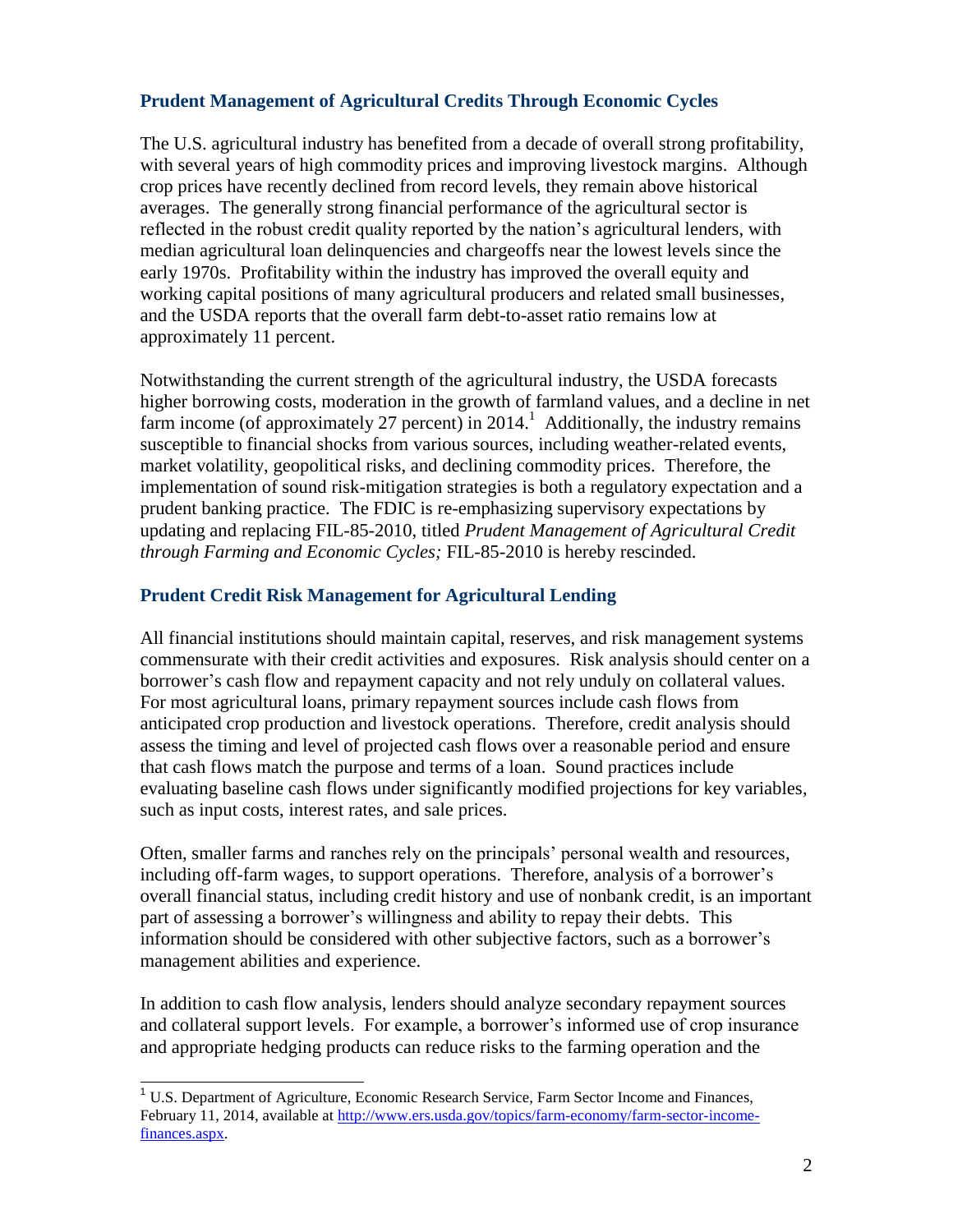lending institution. Properly administered credit enhancements, such as Farm Service Agency guarantees, can also reduce credit-loss exposures. Although risk mitigation products and programs can be beneficial, lenders should focus the credit analysis on a borrower's financial strength and repayment ability. Such analysis should be sensitive to evidence of speculation in agricultural land prices and commodities that may influence the market. Management should document all lien perfections; conduct timely, independent collateral inspections; and develop a process for monitoring collateral values to manage risk over the life of a loan.

Concentrations of credit to individual borrowers or segments of the agricultural industry should be identified and carefully managed. The FDIC expects institutions to effectively manage credit concentrations and comply with statutory lending limits; however, this does not mean lenders should automatically refuse credit to sound borrowers because of their particular business segment or geographic location. Instead, lenders should base loan decisions on the creditworthiness of individual borrowers, an institution's risk appetite and tolerance, and the adequacy of risk management practices. These practices should include agricultural lending policies that detail the board's risk tolerances and include appropriate procedures for identifying, monitoring, and controlling concentrations.

## **Developing Appropriate Workout Strategies for Agricultural Credits**

During the agricultural crisis of the 1980s, the financial condition of many agricultural borrowers deteriorated due to depreciating land values, high interest rates, and volatile commodity prices. Despite the challenging conditions, many farm operators remained creditworthy bank customers who demonstrated a willingness and capacity to repay their debts. In situations where borrowers struggled to make scheduled payments, many financial institutions and borrowers found mutually beneficial ways to restructure credit facilities.

The FDIC believes prudent loan workouts can take many forms, including the renewal or modification of loan terms, or the restructuring of credit facilities with or without concessions. Appropriate loan restructures can help farm customers negotiate adverse business conditions and allow additional time for borrowers to stabilize operations. Credits that are restructured consistent with sound banking, supervisory, and accounting practices can mitigate the risk of loss to the bank.

From a supervisory perspective, restructured loans to farming operations with the documented ability to repay debts under reasonably modified terms will not be subject to adverse classification solely because the value of the underlying collateral has declined. Further, an institution that implements prudent loan workout arrangements after performing a comprehensive review of a borrower's financial condition will not be subject to criticism for engaging in these efforts, even if the restructured loans have weaknesses that result in adverse classification.

The following issuances convey prudent banking principles that can be readily adapted to lending relationships in the agricultural sector: